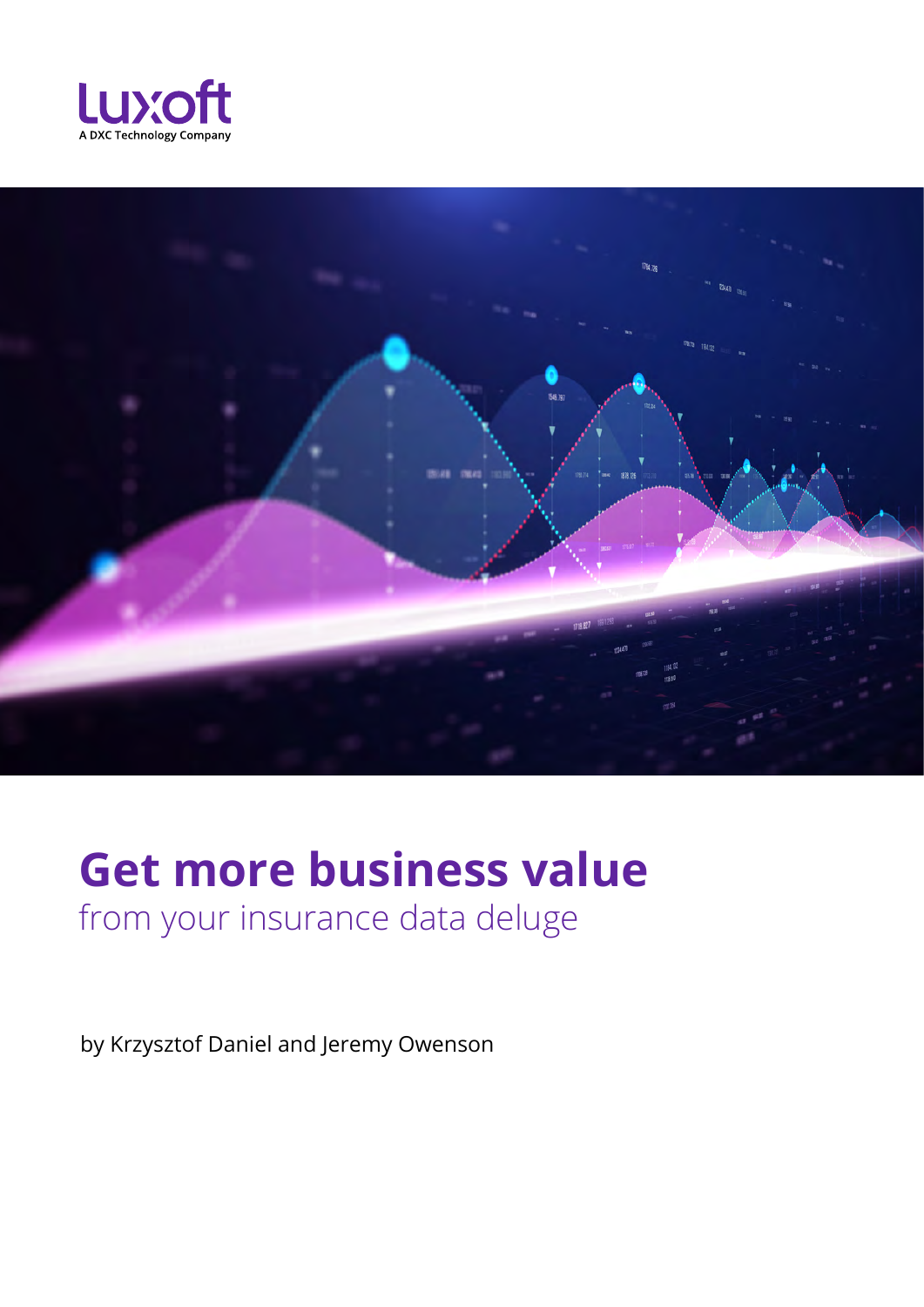

It will come as no surprise to hear that CEOs and CIOs receive masses of promotional material covering the latest and greatest developments in technology.

Some items explore things like how to use **[smartwatches](https://www.theverge.com/circuitbreaker/2018/3/7/17092286/unitedhealthcare-motion-apple-watch-fitness-tracking-reward-program)** to gain a competitive edge. Others are about building car-tracking devices and using the data to better-price the risk, all the while championing a **[safer driving](https://media.gm.com/media/us/en/gm/home.detail.html/content/Pages/news/us/en/2020/nov/1118-onstar.html)** style or using automation to simplify the offering — removing the need to make a **[claim](https://www.swissre.com/reinsurance/property-and-casualty/solutions/parametric-solutions/parametric-flight-delay-insurance.html)** even.

It's only a matter of time before these smallscale experiments lead to a breakthrough in the relationship between customer and insurer, causing a near-revolution that will mean the end of the road for companies unable to adapt.

#### **Handling data at scale**

We're not trying to tell you how to run your business, but organizations are creating and storing more data than ever. And significant modern terms such as automation, AI and customer 360, all require an ability to handle data at scale that, previously, was never an issue.

This is nothing new, though. Insurance has always been a data-handling business. But what is new, is the scale of this phenomenon.

### **Exploiting industry trends**

This is the first in a series of three blogs covering insurance industry trends, and what your company needs to do to capitalize on them.

Most of the trend ideas have been with us for years one way or another, but ease of use is the new black — a fresh slant makes all the difference. Two decades ago, building a customer base or meeting regulatory requirements were tedious tasks and, while competition was tough, the market was more or less closed to new players.

#### **Generating added value**

Today, the situation is much different. There are lots of global and local organizations generating huge volumes of data and trying to figure out how to use it to deliver more value. Providing insurance, explicitly or not, is one of the attractive directions for adding value to existing products. So, insurance companies face some tough choices. Should they respond? If yes, then how?

There are no easy answers, particularly with the enormous pressure to be more efficient in a traditional way without actually changing the nature of the business done. It will work until new market entrants disrupt the market, segment by segment.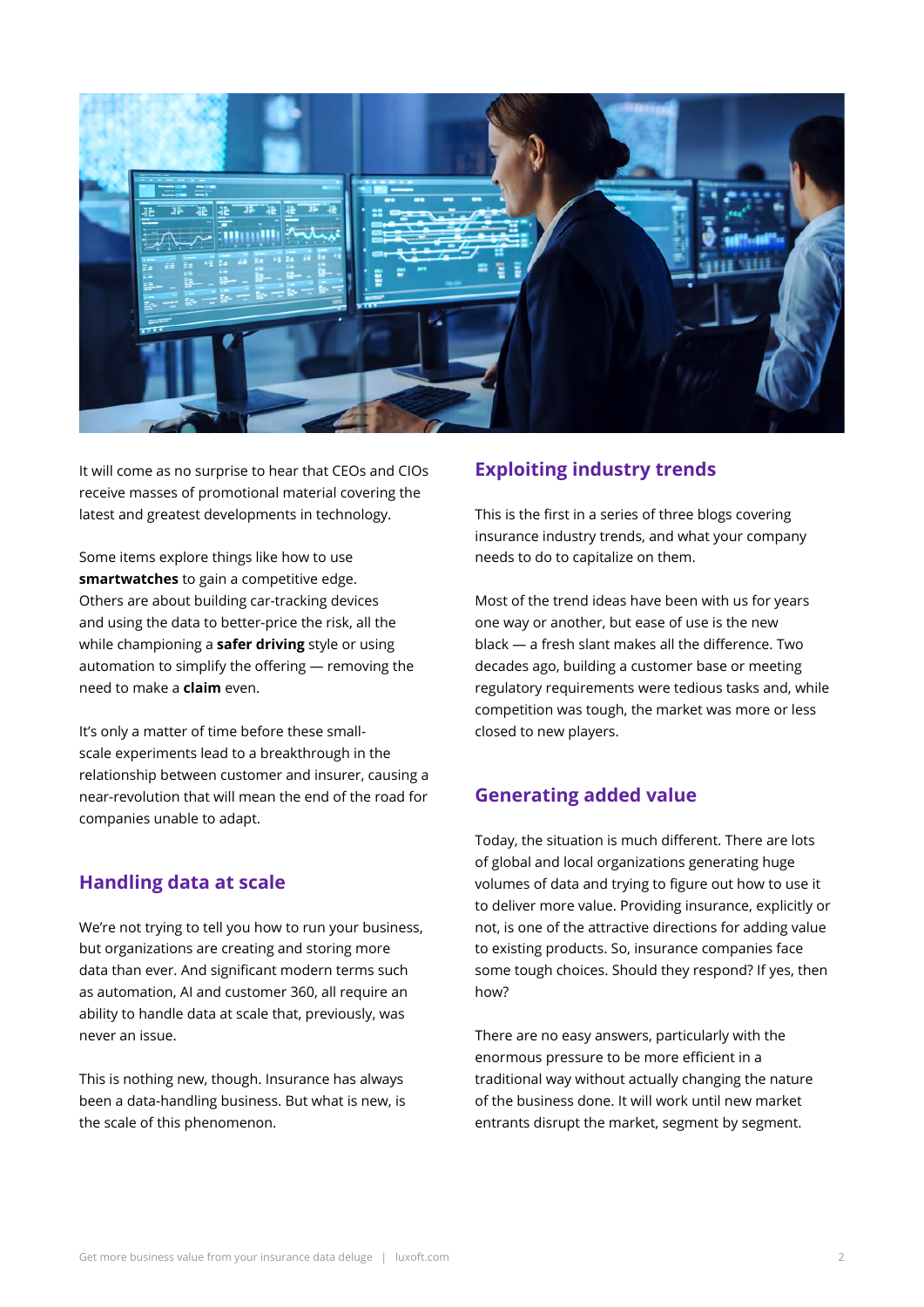# **Winning** the broker game

Insurance price comparison sites are profitable as long as players have similar risk models and use a common set of more-or-less standard questions. Change is unwelcome because it generates work — new questions and workflows need to be implemented, and the comparison site operator might not be willing to do that just for one provider. And even if the work is done, customers may not be willing to answer a single question.

The overall situation stops insurance companies innovating and, so far, the only way forward has been to establish a better brand-customer relationship. There is another way forward — augmenting the data that the customer has typed in with the data acquired from different sources in real time.

### **Making fact-based decisions**

For instance, instead of asking where a car is usually parked, you could use data obtained from the owner's mobile phone provider to identify the driver. Then, assess how well he or she drives the car, based on

their Bluetooth black box. The availability of this kind of information would reduce the administrative burden on customers in many situations and, even if it didn't, it could help insurers identify dishonest customers.

There are a few components that could be implemented to enable this sort of operation.

### **Reviewing data ethics**

Clearly, many of the necessary components are in place — data streaming, lakes, platforms, APIs and so on. Cloud and connectivity are readily available too. However, you might need help creating the mechanisms for collecting and integrating the data, and you'll need to consider the ethics of controlling and using the data.

This might mean building proof of concept (PoC) models and minimum viable products (MVP), which could be accelerated by using an appropriate InsurTech firm and working with modern Agile technology experts who have experience in the sector.